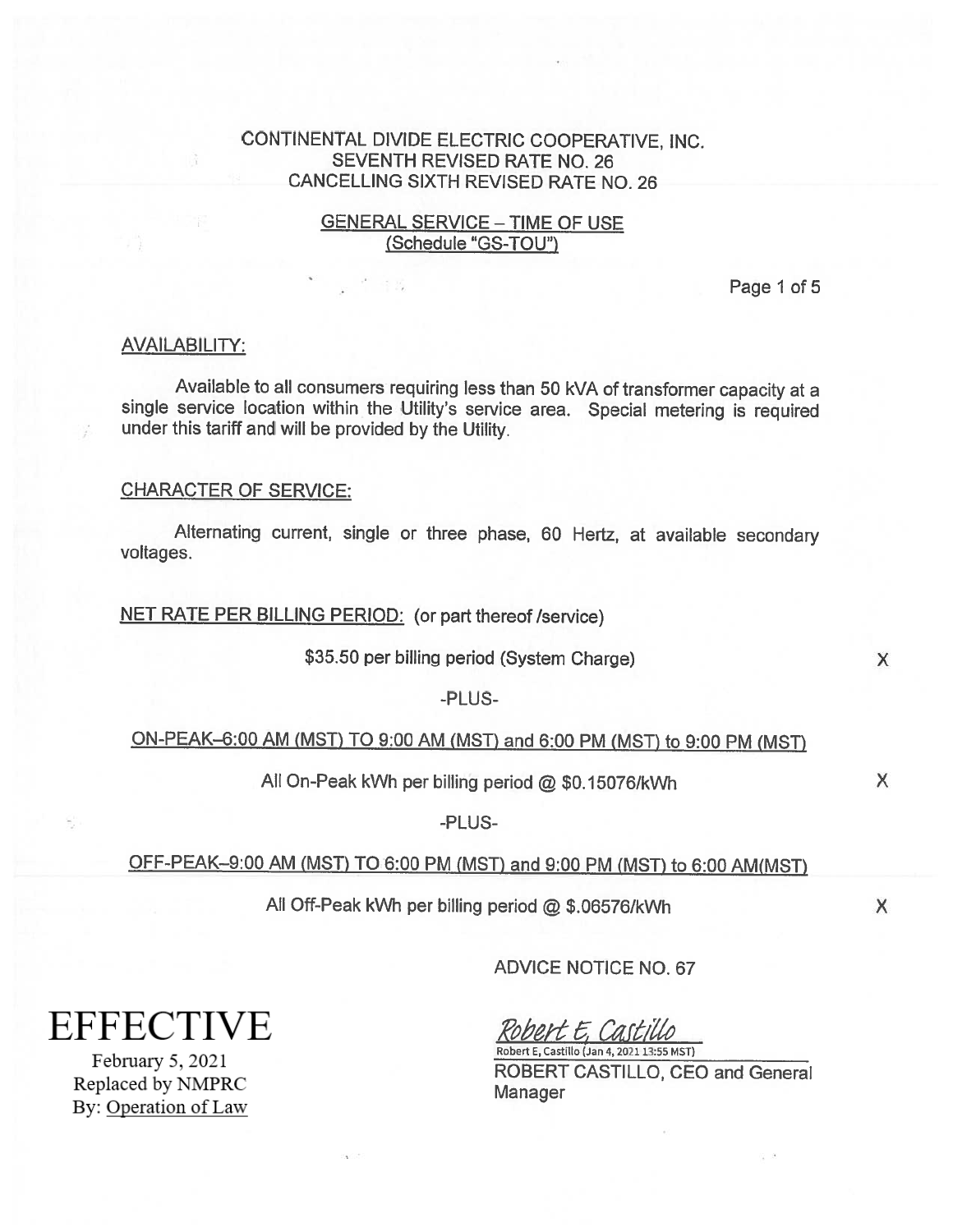## CONTINENTAL DIVIDE ELECTRIC COOPERATIVE, INC. SEVENTH REVISED RATE NO. 26 CANCELLING SIXTH REVISED RATE NO. 26

## GENERAL SERVICE — TIME OF USE (Schedule "GS-TOU")

Page 2 of 5

### NET RATE PER BILLING PERIOD: (or part thereof/service) (continued)

计定等

The system charge shall cover costs of providing electric service, including operations and maintenance of facilities, consumer accounting expenses and other administrative costs.

#### MINIMUM CHARGES:

The minimum charges per billing period shall be the highest of the following:

- (1) System Charge per billing period with no allowance for kWh usage.
- (2) Minimum charges established in accordance with Line Extension Policy. No power allowed for the System Charge.

#### FUEL AND PURCHASED POWER COST ADJUSTMENT:

The Utility shall, if the fuel and purchased power expense is increased or decreased above or below the base purchased power cost of \$.082591kWh sold, flow through to the users such increases or decreases, in accordance with N.M.P.R.C. Rule No. 550.

**EFFECTIVE** 

February 5, 2021 Replaced by NMPRC By: Operation of Law ADVICE NOTICE NO. 67

Robert E. Castillo Robert E, Castillo (Jan 4, 2021 13:55 MST)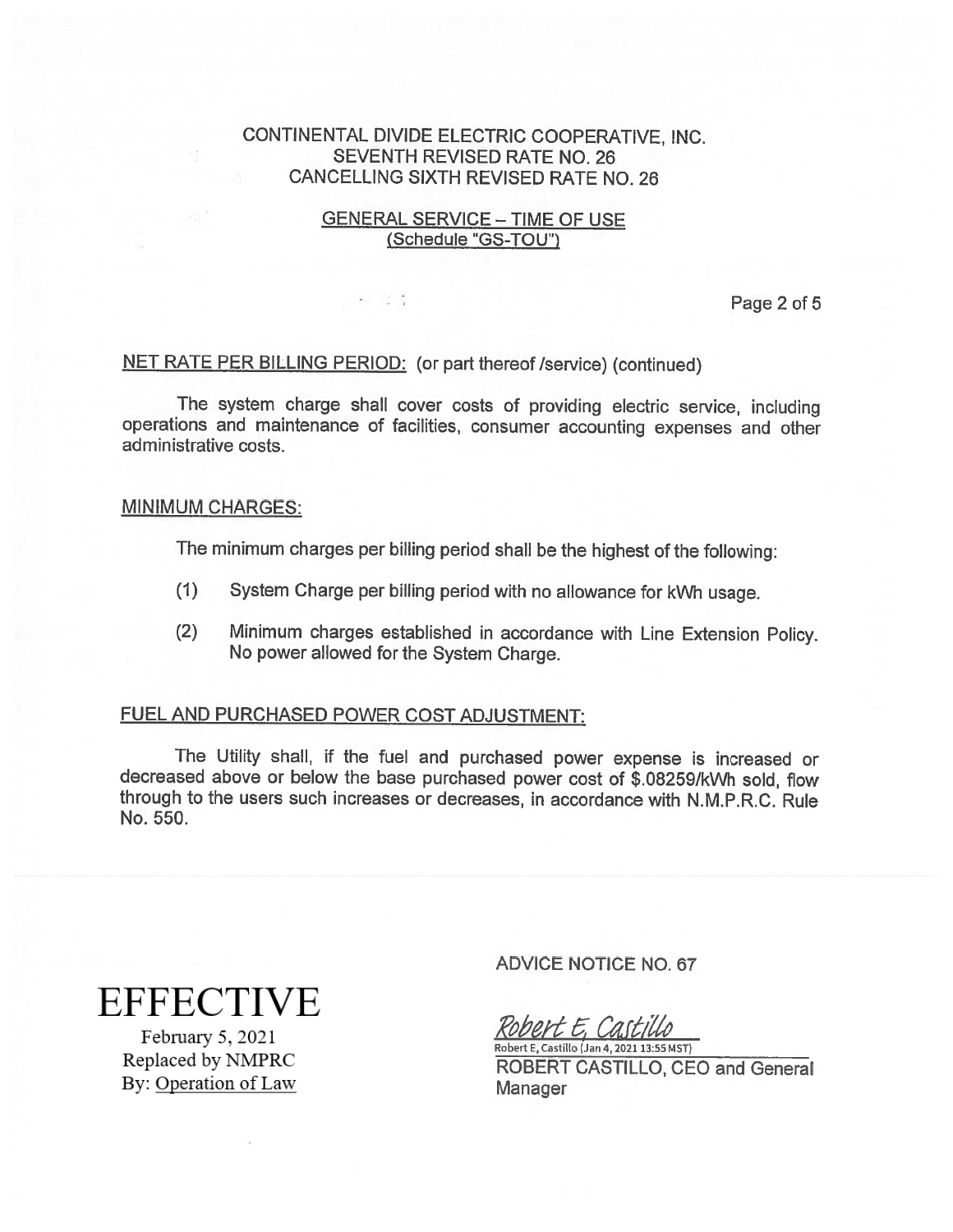# CONTINENTAL DIVIDE ELECTRIC COOPERATIVE, INC. SEVENTH REVISED RATE NO. 26 CANCELLING SIXTH REVISED RATE NO. 26

## GENERAL SERVICE — TIME OF USE (Schedule "GS-TOU")

Page 3 of 5

#### DEBT COST ADJUSTMENT:

Billing under this schedule may be increased or decreased by an amount in the cost of debt capital incurred pursuant to securities, the issuance of which has been approved by the New Mexico Public Regulation Commission, of the debt cost utilized to establish these rates. This is in accordance with New Mexico Public Regulation Commission Code of Rules and Regulations No. 540.

#### TAX ADJUSTMENT:

Billing under this schedule may be increased by an amount equal to the sum of the taxes payable under the Gross Receipts and Compensating Tax Act and of all other taxes, fees, or charges (exclusive of Ad Valorem, State and payable by the Utility and levied or assessed by any governmental authority on the public utility service rendered, or on the right or privilege of rendering the service, or on any object or event incidental to the rendition of the service.

#### TERMS OF PAYMENT:

All bills are net and payable within <sup>20</sup> days from the date of bill.

#### BILLING PERIOD:

The billing period shall be approximately 1/12 of a year but not necessarily a calendar month.

**EFFECTIVE** 

February 5, 2021 Replaced by NMPRC By: Operation of Law ADVICE NOTICE NO.67

Robert E. Castillo Robert E, Castillo (Jan 4,2021 13:55 MST)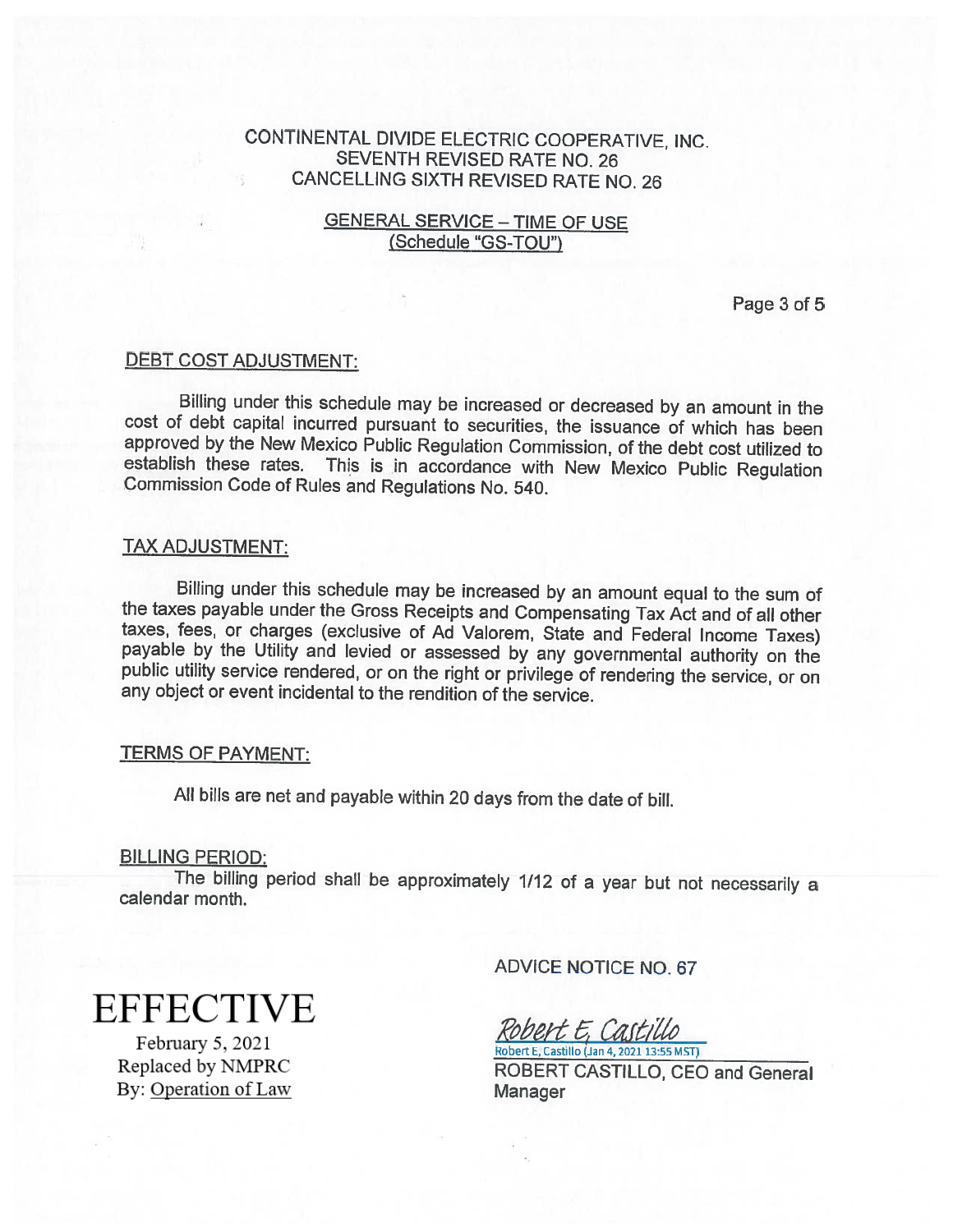# CONTINENTAL DIVIDE ELECTRIC COOPERATIVE, INC. SEVENTH REVISED RATE NO.26 <sup>3</sup> CANCELLING SIXTH REVISED RATE NO. 26

## GENERAL SERVICE — TIME OF USE (Schedule "GS-TOU")

Page 4 of 5

#### LATE PAYMENT CHARGE:

A late payment charge of per billing period or fraction thereof will be charged on all utility service bills and invoices which are delinquent per the provisions of NMPRC Rule 17.5.410 NMAC for residential consumers or on

#### BUDGET BILLING:

Upon the request of the consumer and for his convenience, the Utility will provide budget billing in accordance with the rules and regulations filed by the Utility and approved by the New Mexico Public Regulation Commission.

## TEMPORARY OR UNUSUAL SERVICE:

Temporary or unusual service will be covered by the Utility's Rules and Regulations. In such cases, the minimum charges, conditions of furnishing substation covered by special agreement with the customer. The customer shall pay for all expenses involved in furnishing temporary service.

# **EFFECTIVE**

February 5, 2021 Replaced by NMPRC By: Operation of Law

# ADVICE NOTICE NO. 67

Robert E. Castillo

Robert E, Castillo (Jan 4, 2021 13:55 MST) ROBERT CASTILLO, CEO and General Manager